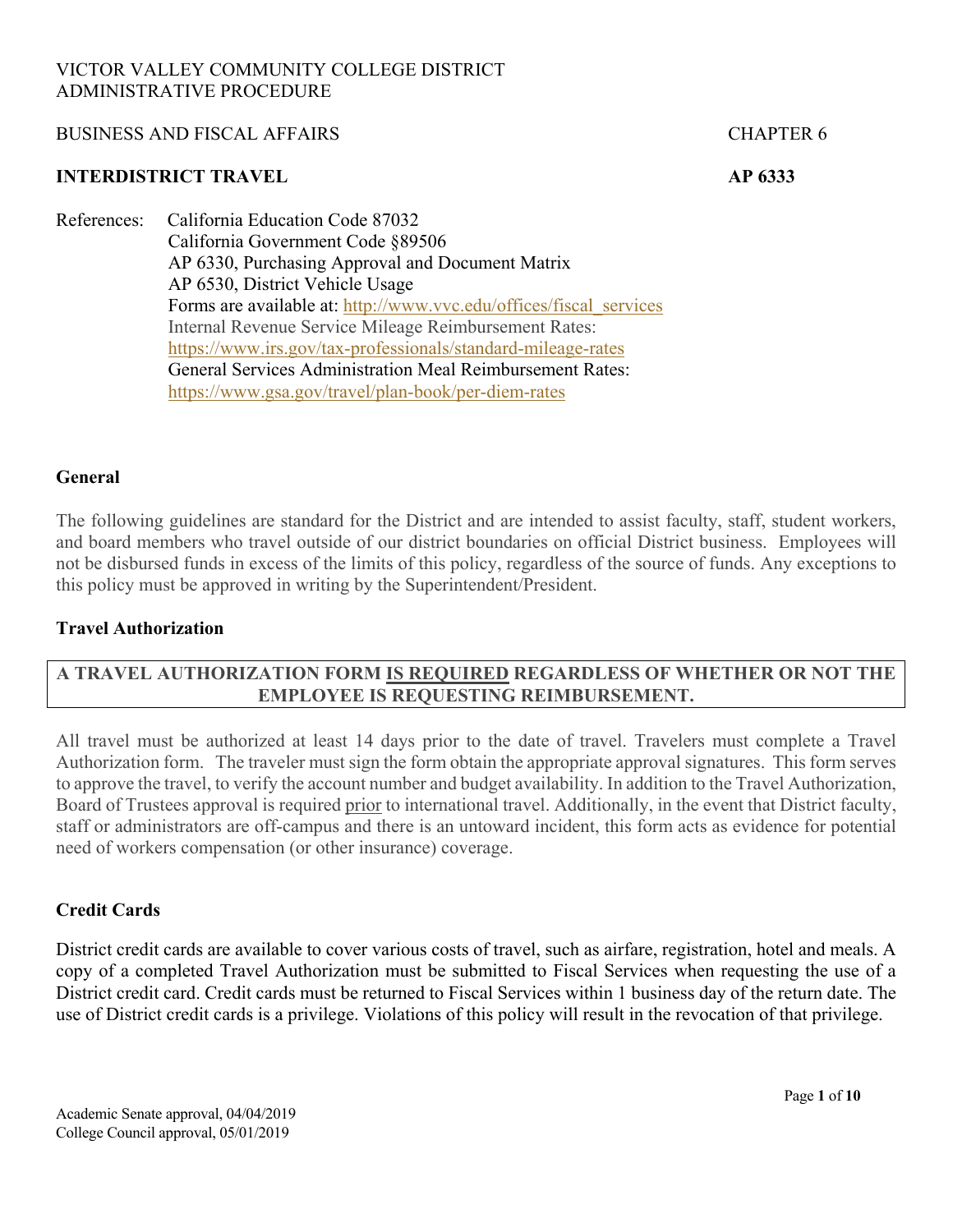### BUSINESS AND FISCAL AFFAIRS FOR THE RESERVE OF A SERIES AND FISCAL AFFAIRS

### **INTERDISTRICT TRAVEL AP 6333**

### **Receipts**

Receipts for all prepaid charges must be sent to Fiscal Services with a copy of the Travel Authorization within 5 business days of the transaction. All other receipts must be submitted to Fiscal Services with the completed Employee Expense Report within 5 business days of the return date. All receipts must be itemized. If any receipts cannot be obtained within these guidelines, travelers must submit a completed Lost Receipt Memo to Fiscal Services. This form should contain as much detail as possible and must be signed by both the traveler and their director, dean, or vice president.

It is suggested that individuals who are authorized for reimbursement on an ongoing basis request reimbursement monthly. Complete a Travel Authorization and attach a trip itinerary showing dates, destinations, and mileage for each direction.

### **Reimbursable Travel Expenses**

## **Transportation**

## Commercial Transportation

Travelers must use the most economic and reasonable mode of transportation available. Whenever possible, travelers should take advantage of excursion rates or other airline discounts. The District reimburses for coach (or the lowest available class) unless one of the conditions below is met. Additionally, the higher class must be preapproved and authorized by the traveler's director, dean, or vice president. When a travel class other than the most economical is used, an explanation must be attached to the Travel Authorization. In the absence of an explanatory statement, reimbursement will be reduced to the coach or standard fare for the service used.

Air and train travel other than coach class will be reimbursed only when:

- it is the only service offered between two points,
- space is unavailable and reasonable efforts to obtain coach service have been made,
- first class night fare is no more costly than the day coach fare, or,
- schedules, routing changes, or cancellation of service make a higher class necessary.

If a traveler prefers to use a higher class than the one authorized for reimbursement, the traveler must pay the incremental cost of the airfare, this includes the cost for priority boarding.

### Private Automobiles

When private automobiles are used, the District will reimburse mileage by applying the Internal Revenue Service (IRS) reimbursement rate per mile to the actual driving distance by the most direct route **between the District or**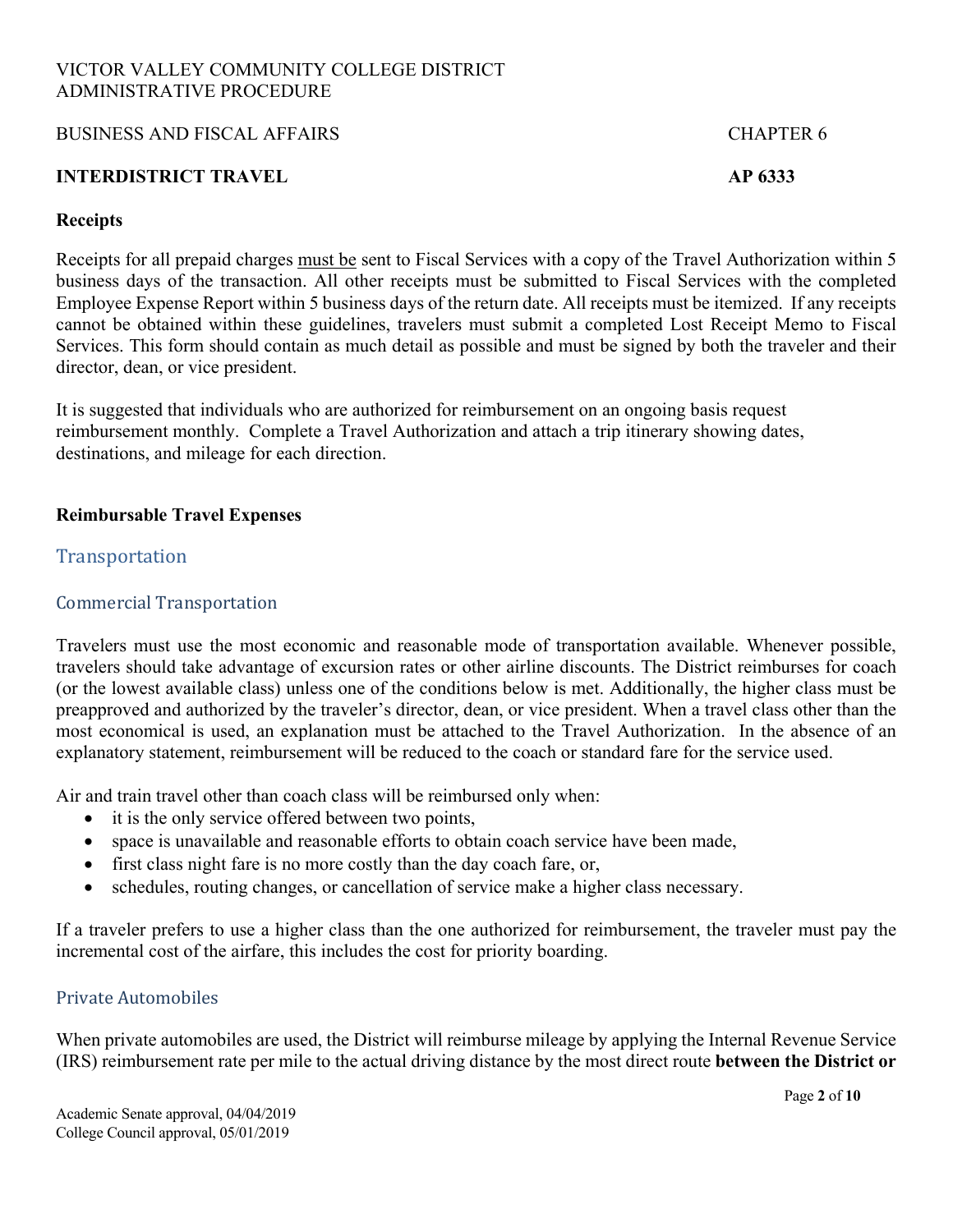### BUSINESS AND FISCAL AFFAIRS CHAPTER 6

## **INTERDISTRICT TRAVEL AP 6333**

**the traveler's residence and the conference site, whichever is less**. The effective IRS mileage reimbursement rate is adjusted January 1<sup>st</sup> of every year.

Travelers are required to provide directions via Google, MapQuest or other online service. Mileage will be reimbursed from the District or home, whichever is the closest. If the traveler decides to stay at a different hotel than the conference hotel, no mileage will be reimbursed for travel between the hotel and the conference site. This mileage allowance covers all transportation and operating costs. Tolls and reasonable parking charges will be reimbursed. Travelers will not be reimbursed for vehicle maintenance costs. Additionally, the District will not reimburse for repairs needed due to wear and tear on your private automobile.

Travelers who use their own automobiles when coach air travel is more cost-effective will be reimbursed up to the cost of the airfare only. When there are two (2) or more employees traveling together in one personal automobile, the maximum reimbursement will be for actual mileage driven at the standard IRS rate per mile, plus tolls, or parking fees, etc. for one employee only.

In the event of an accident in a private automobile, the traveler is expected to first use his/her personal insurance. Any costs not covered should be submitted to the District for reimbursement through our self-insurance. Please contact Administrative Services.

### Rental Vehicles

Travelers are encouraged to use the most cost-effective and reasonable ground transportation available. The cost of rental vehicles are allowed when necessary. Reimbursable rental expenses include: the daily rental fee, insurance, mileage fee, gasoline charges and tolls. In the event of an accident, the traveler is expected to use the rental company's insurance first. Any costs not covered should be submitted to the District for reimbursement through our self-insurance. Please contact Administrative Services.

## Miscellaneous Transportation Expenses

Reasonable transportation fares will be reimbursed for ground transportation between the airport and hotel, meetings, appointments, conferences, etc. It is recommended that attempts be made to reserve rooms at the conference hotel or the hotel closest to the conference site when possible.

## Meals

Outside of the District, meals will be reimbursed for travel departure, arrival and conference dates at the maximum General Services Administration (GSA) rates, if not provided at the conference Please refer to: https://www.gsa.gov/travel/plan-book/per-diem-rates for the U.S. General Services Administration website.

Meals that are included in conference registration fees will be deducted from the daily rates. Below are guidelines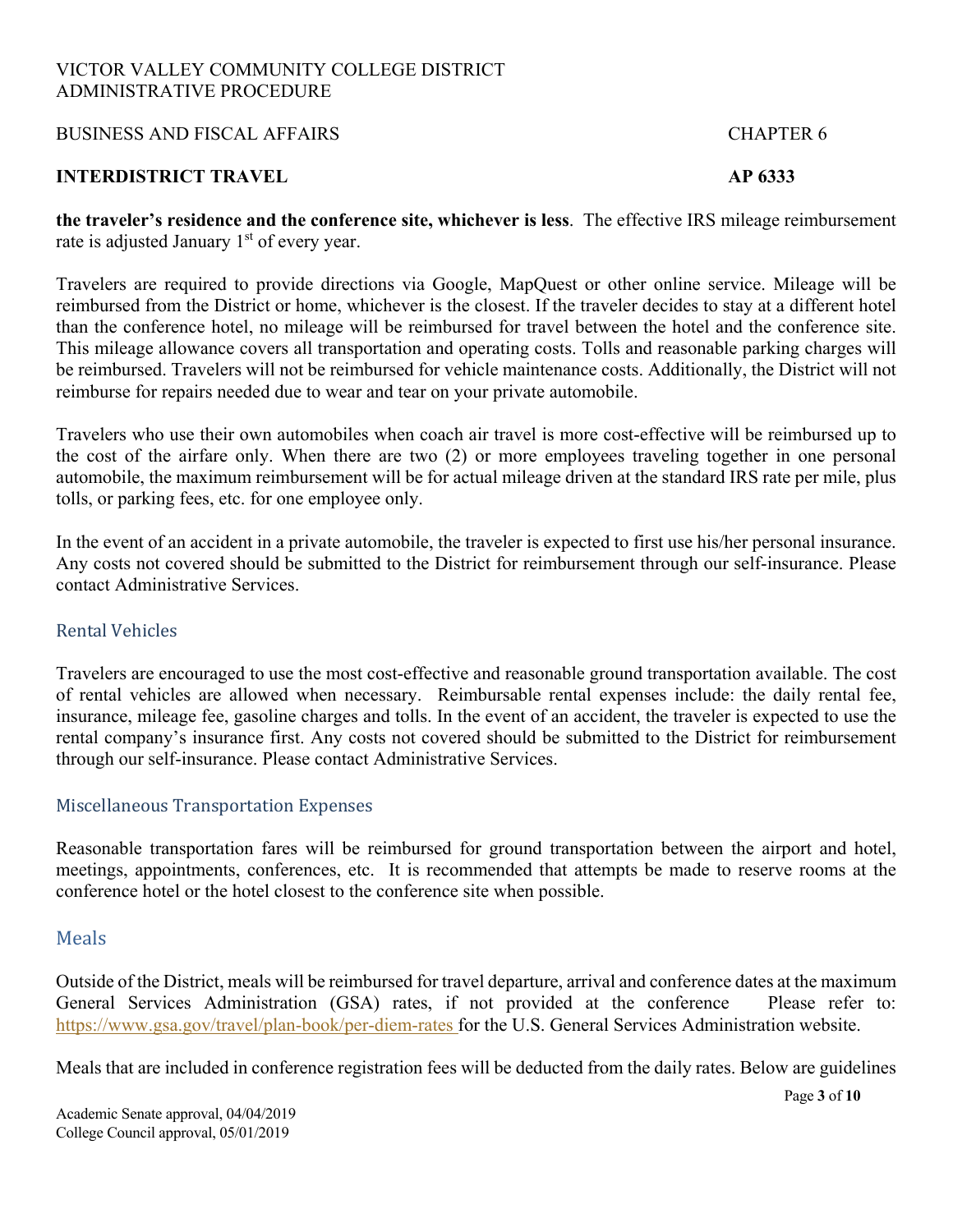### BUSINESS AND FISCAL AFFAIRS FOR THE RESERVE OF A SERIES AND FISCAL AFFAIRS

### **INTERDISTRICT TRAVEL AP 6333**

to help determine which meal(s) will be reimbursed by the District:

- Breakfast travel begins at or before 6:00 AM
- Lunch travel ends at or after 2:00 PM
- Dinner travel ends at or after  $7:00 \text{ PM}$

For example, the current standard daily rate for a San Bernardino location is \$56.00, which includes: breakfast - \$14.00, lunch - \$16.00, dinner - \$26.00 and \$5.00 for incidentals.

Room service will be covered up to the amount of the meal reimbursement rates listed above.

## **Travel Days**

Below are guidelines to determine which days are considered travel days. You will be reimbursed for any reimbursable expenses incurred on these days:

- Conferences starting prior to 10:00 AM Travel day is defined as the day before the conference
- Conferences starting after  $10:00$  AM Travel day is defined as the day of the conference
- Conferences ending after 5:00 PM Travel day is defined as the next day
- Conferences ending before 5:00 PM Travel day is defined as the same day

# Lodging

It is recommended that attempts be made to reserve rooms at the conference hotel or the hotel closest to the conference site when possible. Hotel receipts must be submitted to Fiscal Services within five (5) business days after travel for reimbursement of lodging expenses. The hotel bill must display a "zero" balance to show the bill was paid in full. If a single-day conference is within 50 miles of your regular campus assignment, lodging will not be covered by the District. For multi-day conferences, lodging will be covered even if it is within 50 miles of your regular campus assignment as long as it is included on your Travel Authorization.

### **Miscellaneous Travel Expenses**

## Registration Fees

Registration fees will be paid directly to the sponsoring organization upon submission of a properly completed Travel Authorization. A copy of the meeting/conference brochure or agenda must be attached. These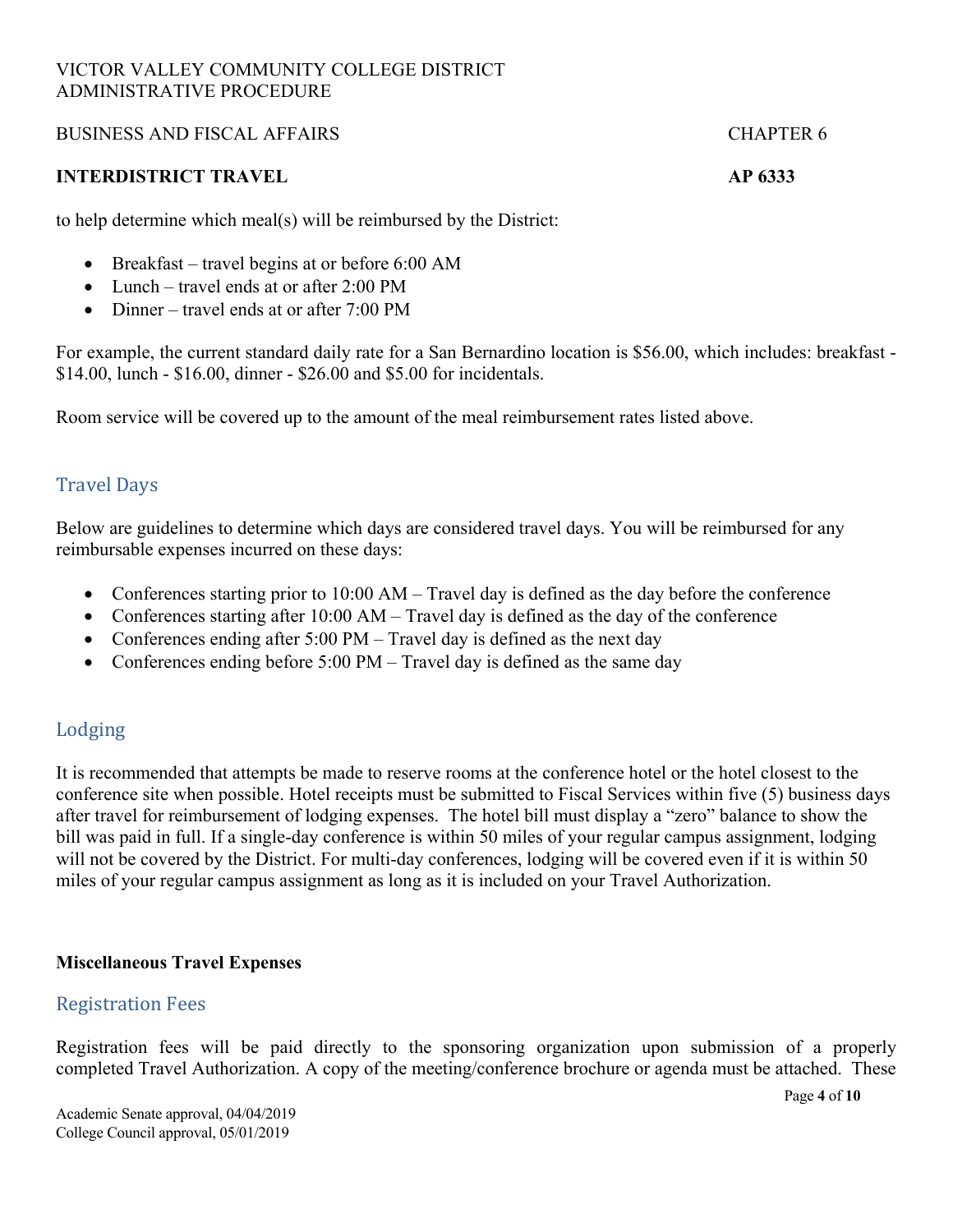### BUSINESS AND FISCAL AFFAIRS FOR THE RESERVE OF A SERIES AND FISCAL AFFAIRS

### **INTERDISTRICT TRAVEL AP 6333**

fees must be listed on the form. If registration fees are not prepaid, the District will reimburse travelers for registration fees and conference materials when receipts are submitted. If a receipt cannot be obtained, travelers must submit a Lost Receipt Memo with the conference brochure(s) listing costs or other documentation for the expenditure.

## Group Expenses

Combined expenses for a group can be paid using one District credit card if they will be reimbursed using the same funding source. These expenses should be reported on each travelers Travel Authorization and Employee Expense Report. Expenses for groups of travelers that will be reimbursed from different funding sources should not be combined. Reimbursements from outside agencies will be credited to the District account where the expense was incurred.

## Foreign Currency

Expenses incurred in other currencies will be reimbursed in US dollars according to the exchange rate at the time of travel.

## Reimbursable Miscellaneous Expenses

Below is a list of common reimbursable miscellaneous expenses. Items not on this list will be reviewed for allow ability:

- 1. tips, reimbursable up to 15% and must be documented on receipt (some exceptions may apply for cash tips for housekeeping, valet, etc.),
- 2. telephone calls to obtain transportation and hotel reservations,
- 3. telephone calls (using the most economical method of calling) allowing travelers to stay in reasonable contact with their workplace or family,
- 4. expenses for baggage handling and, if necessary, storage,
- 5. required clerical services and/or internet services,
- 6. necessary laundry expenses (emergency situations for long-term stays),
- 7. tolls and parking charges, and
- 8. institutional membership fees.

# Non-Reimbursable Miscellaneous Expenses

Below is a list of common non- reimbursable miscellaneous expenses. Items not on this list will be reviewed for allowability: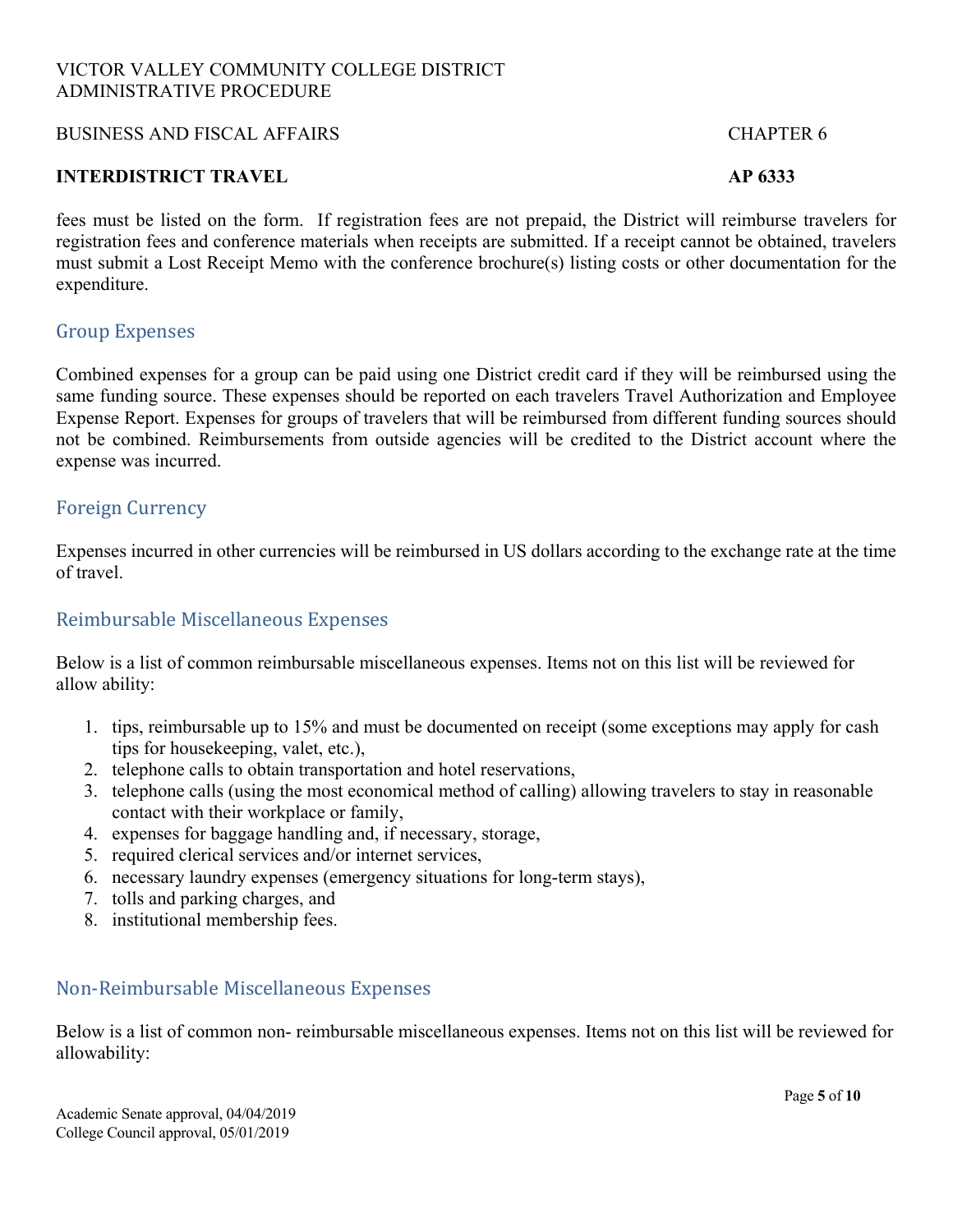## BUSINESS AND FISCAL AFFAIRS CHAPTER 6

### **INTERDISTRICT TRAVEL AP 6333**

- 1. alcoholic beverages,
- 2. entertainment expenses,
- 3. costs incurred by unreasonable failures to cancel transportation or hotel reservations,
- 4. fines or tickets,
- 5. replacement costs associated with lost or stolen tickets, cash, or property,
- 6. personal vehicle repairs,
- 7. accident insurance premiums,
- 8. in-room movies/games, snacks,
- 9. shuttle service between the District or residence and the airport (reimbursement will be made for mileage only),
- 10. theatre/movies,
- 11. mileage expenses between home and work,
- 12. individual membership fees,
- 13. additional airline charges for pre-boarding or seat selection, or
- 14. expenses not directly related to, or necessary for, the performance of the travel assignment.

### **Commonly Used Travel Forms**

- Travel Authorization Form: to request travel approval
- Employee Expense Report: to submit receipts and request reimbursement.
- Lost Receipt Memo: to be used when a receipt is lost or destroyed.
- Revolving Cash Request Form: is only used when deadlines cannot be met.
- Student Travel: please reference AP 4300, Student Field Trips and Excursions.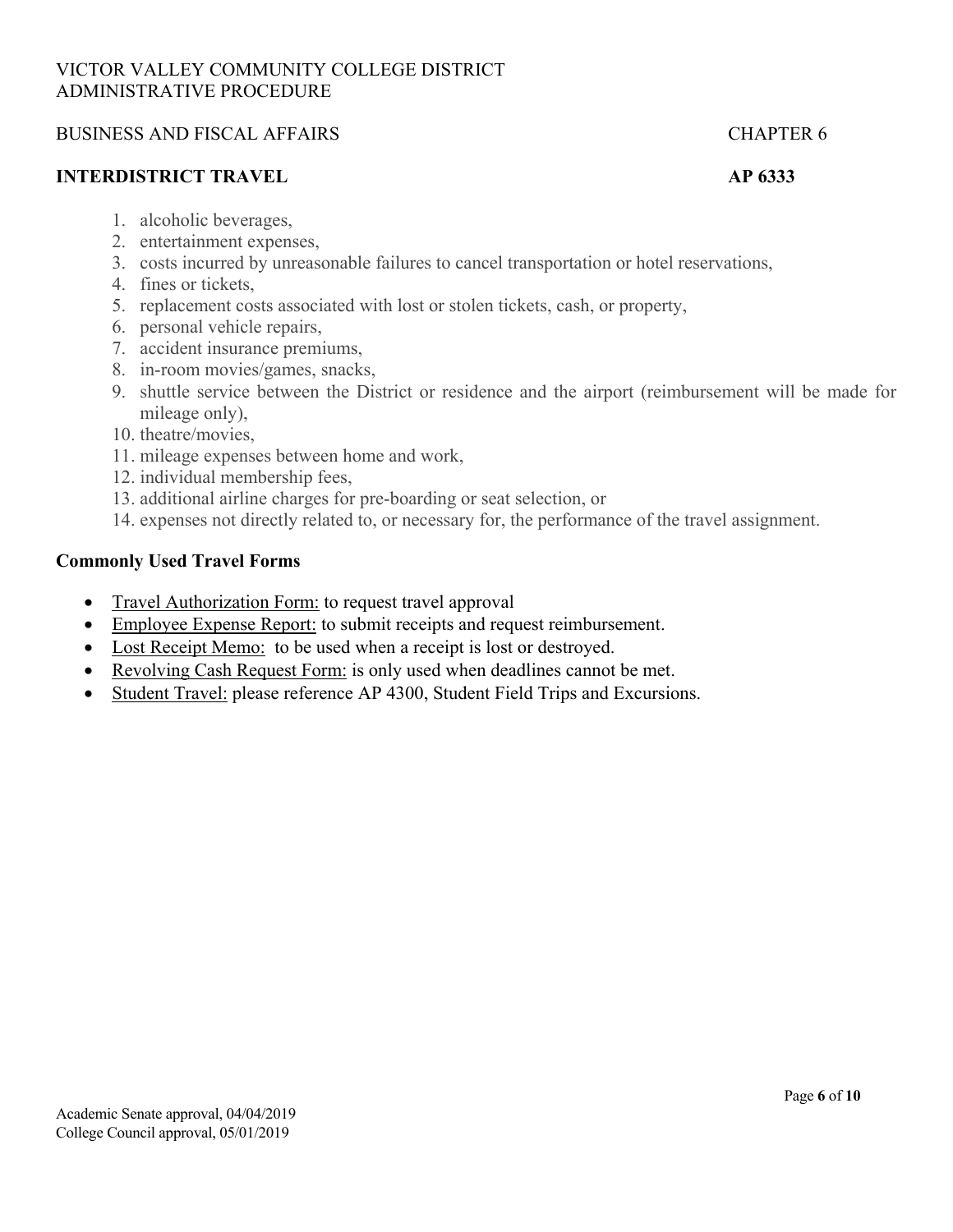BUSINESS AND FISCAL AFFAIRS FOR THE RESERVE OF A SERIES AND FISCAL AFFAIRS

## **INTERDISTRICT TRAVEL AP 6333**

### **Addendum**

# Non-Employee Travel and Meal Reimbursement Policy

## General

The Victor Valley College District (VVC) Non-Employee Travel and Meal Expense Reimbursement Policy provides guidelines and procedures for non-employees who travel on behalf of VVC's grants, restricted, or categorically funded programs. The basic intent of the policy is to ensure that individuals traveling on VVC business neither gain nor lose personal funds as a result of that travel. Travel costs are to be allocated and expended within established budgetary limitations and, as funds to support travel are limited, travelers are not to make commitments to travel or to incur travel expenses without first obtaining the appropriate approvals. When traveling at VVC's expense, travel reimbursements should be made directly to the non-employee traveler's District of employment.

Travel and meal expenses must be in accordance with each respective grant/restricted/categorical fund requirements. Non-employee travelers must follow their respective District's travel policy and approval process. Non-employee travelers are required to obtain approval from their respective district as well as complete their district's required travel authorization form etc.

When there is a conflict between VVC's travel policy, grant/restricted/categorical program regulations, or nonemployee district's travel policy, the more restrictive policy applies.

## Hold Harmless Waiver

A Hold Harmless and Waiver Agreement or any other documents/forms required by VVC's Risk Management must be completed prior to travel and submitted to the Fiscal Services department.

### Travel Reimbursement Invoice

### A properly completed Travel Reimbursement Invoice includes:

- 1. Full name and campus address of the non-employee's district office requesting reimbursement;
- 2. Name of the Funding Program/grant
- 3. Business purpose;
- 4. Travel destination;
- 5. Departure and return dates;
- 6. Expenses incurred, itemized by expense type (i.e. meals, parking, and lodging) and supported by attached, receipts such as transportation, lodging, meals, and shuttle, parking, and mileage expenses.
- 7. Respective non- employees signed Travel Authorization to certify the expenses claimed.
- 8. A W9 is required if the traveler has never been reimbursed by VVC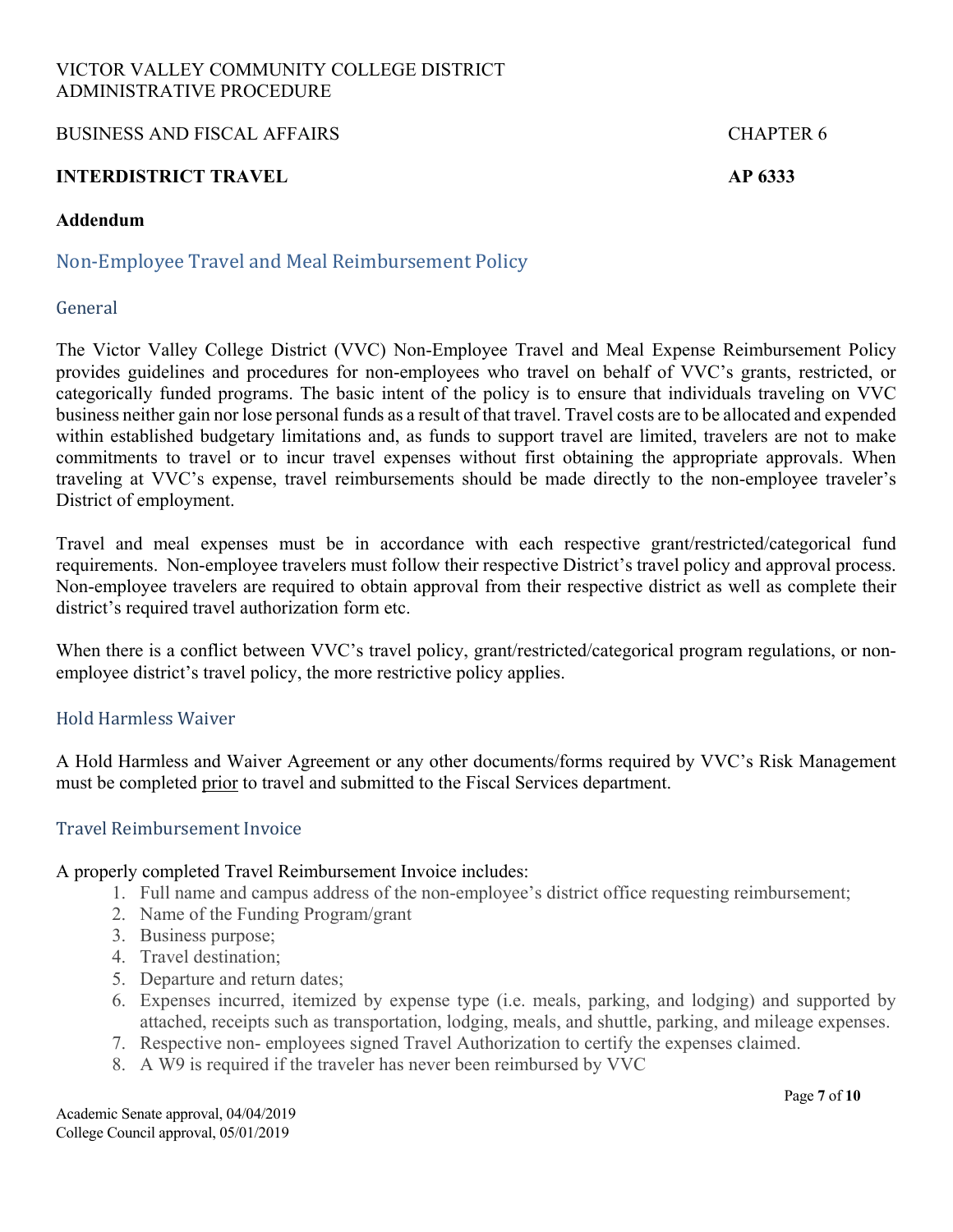### BUSINESS AND FISCAL AFFAIRS FOR THE RESERVE OF A SERIES AND FISCAL AFFAIRS

## **INTERDISTRICT TRAVEL AP 6333**

### Mileage and Meals

Mileage and meals will be reimbursed at the lower of the amount allowed by VVC or the respective District that is being represented (if allowed by restricted Fund/District policies).

### Reimbursable Miscellaneous Expenses

Below is a list of common reimbursable miscellaneous expenses. Items not on this list will be reviewed to determine if they are allowable:

- 1. tips, reimbursable up to 15% and must be documented on receipt (some exceptions may apply for cash tips for housekeeping, valet, etc.),
- 2. telephone calls to obtain transportation and hotel reservations,
- 3. telephone calls (using the most economical method of calling) allowing travelers to stay in reasonable contact with their workplace or family,
- 4. expenses for baggage handling and, if necessary, storage,
- 5. required clerical services and/or internet services,
- 6. necessary laundry expenses (emergency situations for long-term stays),
- 7. tolls and parking charges, and
- 8. institutional membership fees.

## Non-Reimbursable Miscellaneous Expenses

Below is a list of common non- reimbursable miscellaneous expenses. Items not on this list will be reviewed to determine if they are allowable:

- 1. alcoholic beverages,
- 2. entertainment expenses,
- 3. costs incurred by unreasonable failures to cancel transportation or hotel reservations,
- 4. fines or tickets,
- 5. replacement costs associated with lost or stolen tickets, cash, or property,
- 6. personal vehicle repairs,
- 7. accident insurance premiums,
- 8. in-room movies/games, snacks,
- 9. shuttle service between the District or residence and the airport (reimbursement will be made for mileage only),
- 10. theatre/movies,
- 11. mileage expenses between home and work,
- 12. individual membership fees,
- 13. additional airline charges for pre-boarding or seat selection, or
- 14. expenses not directly related to, or necessary for, the performance of the travel assignment.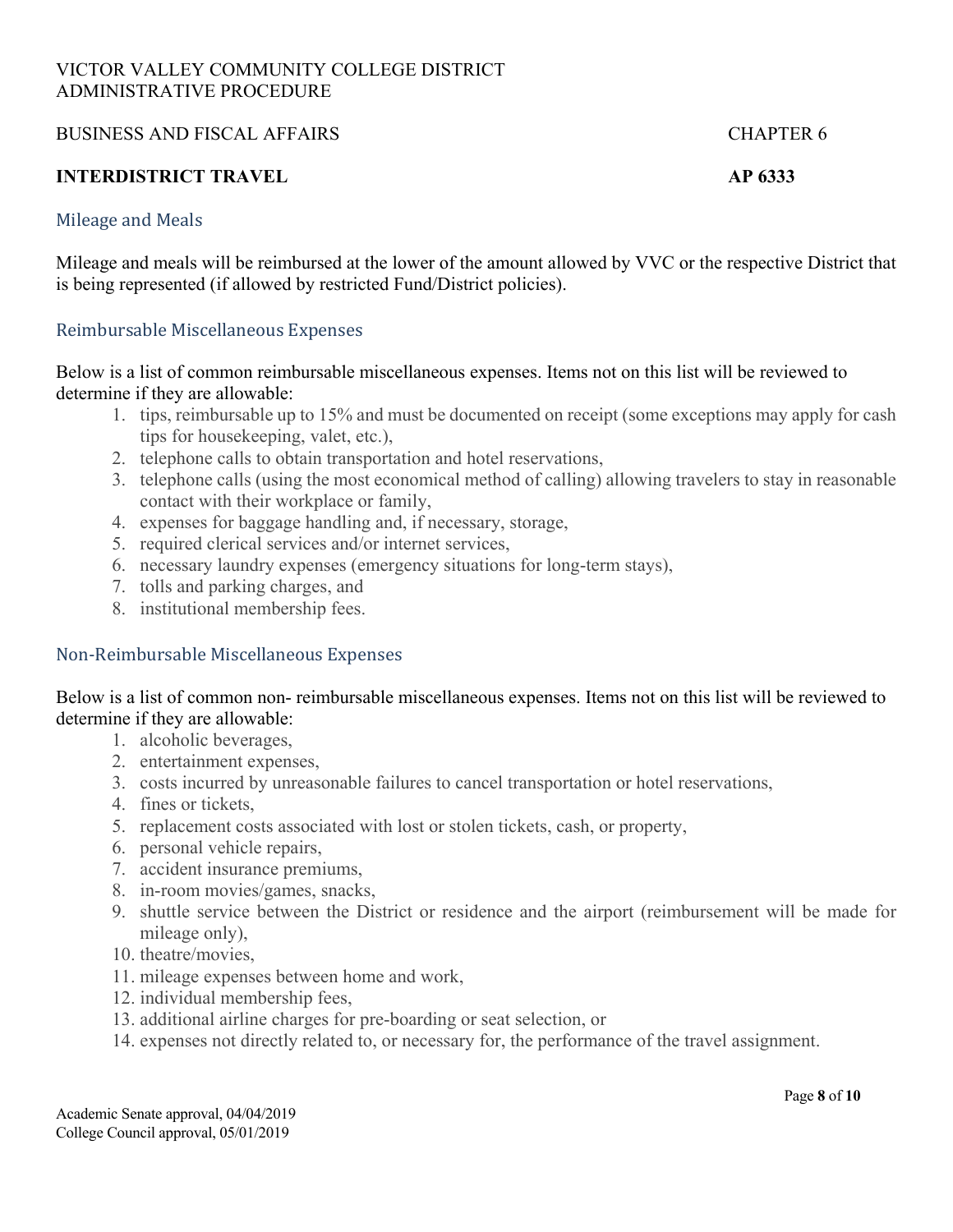## BUSINESS AND FISCAL AFFAIRS CHAPTER 6

## **INTERDISTRICT TRAVEL AP 6333**

### TRAVEL FLOWCHART

Name\_\_\_\_\_\_\_\_\_\_\_\_\_\_\_\_\_\_\_\_\_\_\_\_\_\_\_\_\_\_\_\_\_\_\_\_\_\_\_

- 1) Complete and Sign Travel Authorization http://www.vvc.edu/offices/fiscal\_services/Victor-Valley-College-Travel-Authorization-Form-FILLABLE-AND-AUTO-CALCULATING.pdf
- 2) Create Requisition in Financial 2000 and list the Requisition number on the top of the Travel Authorization Form
- 3) Send the Travel Authorization Form to Accounts Payable to request a credit card A. Attach Agenda or Schedule for the conference to the travel authorization
- 4) Forward any receipts for charges against this credit card to Accounts Payable prior to travel if charges have been made prior to attending the conference
- 5) The District Credit card is due back in Fiscal Services the first business day after returning from travel
- 6) **Within 5 business days of returning** from the conference: Return credit card and all itemized receipts to Accounts Payable with a signed and completed Employee Expense Report.
	- A. Must submit original receipts
	- B. Tape smaller receipts onto 8 x 11 paper to prevent them from being separated and lost
	- C. Complete the lost receipt memo if receipts cannot be found and signed for any receipts that are not itemized or lost
	- D. Note the last 4 digits of the District Credit card number used and the PO number on the final TARF and submit to Accounts Payable.
	- E. **Sign here to acknowledge you are aware ALL RECEIPTS WILL BE RETURNED BY THE DATE BELOW**

| <b>Signature</b> |  |
|------------------|--|
|                  |  |

**Signature \_\_\_\_\_\_\_\_\_\_\_\_\_\_\_\_\_\_\_\_\_\_\_\_\_ Receipts Due: \_\_\_\_\_\_\_\_\_\_\_\_\_\_\_\_**

7) All personal expenses along with district paid/charges are to be documented on reimbursement portion to compare with original allowed budget estimates on travel authorization. **Signatures are required** at bottom of the expense report.